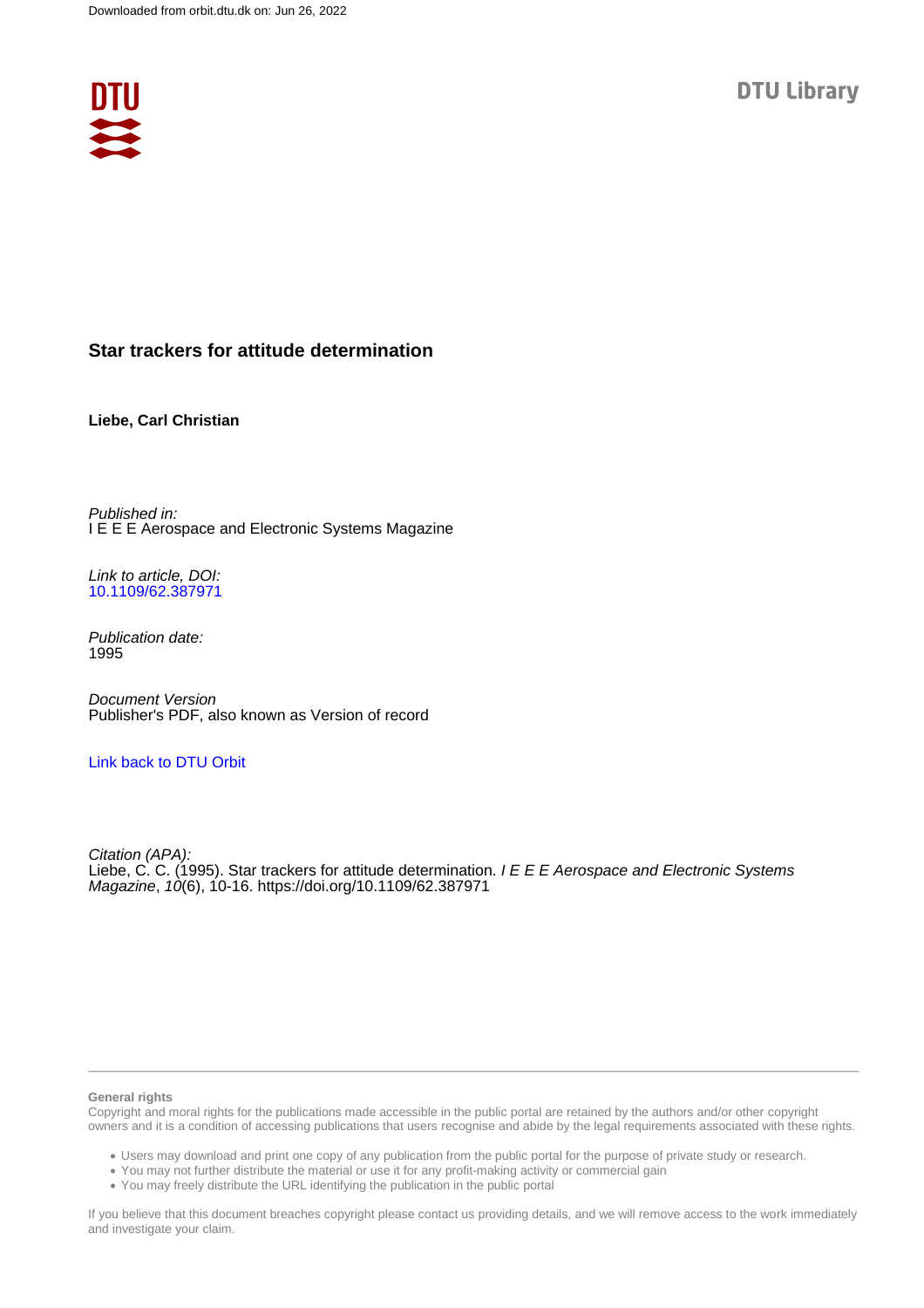# **Star Trackers Atti tude Determina tion for**

**Dr. Carl Christian Liebe**  *Department of Electrophysics, Technical Universily of Denmark* 

## **ABSTRACT**

One problem comes to all spacecrafts using vector information. That is the problem of determining the attitude. This paper describes how the area of attitude determination instruments has evolved from simple pointing devices into the latest technology, which determines the attitude by utilizing a CCD camera and a powerful microcomputer. The instruments are called star trackers and they are capable of determining the attitude with an accuracy better than 1 arcsecond. The concept of the star tracker is expfained. The obtainable accuracy is calculated, the numbers of stars to be included in the star catalogue are discussed and the acquisition of the initial attitude is explained. Finally the commercial market for star trackers is discussed.

### **INTRODUCTION**

The meaning of the word attitude (or orientation) in spacecraft terminology is essentially "what is up and down." However, the spacecraft is in the space and therefore the

Author's Current Address: *Department of* **Electmpbysics, Technical University** of **Denmark,** *2800* **Lyngby, Denmark Manuscnpt recveived November 2, 1994. revised March 14,1995**  *0885-8985/95/* **\$4** *00* Q **1995 IEEE** 

words "up and down" lose their meaning. Alternatively, the attitude is determined as the angular departure from some reference. The attitude information is fundamental information for a spacecraft and is typically used to point the solar arrays toward the sun, point the high gain antenna toward the earth after deployment or acquisition of an attitude for a science payload.

The increasing precision of instruments has stressed the demand for a very accurate attitude system during the operational stage. This implies that new attitude determination systems (ADS) must be able to comply with demands on high update rates and accuracies better than 1 arcsecond. Also the trend toward microsatellites has pushed the technology towards lighter instruments and less power consumption for *AD%.* Spacecraft *ADSs* are probably the one spacecraft instrument which has been evolving the most recently. This is due to the CCD technology and the availability of low power microcomputers for space applications.

#### **TRADITIONAL A'ITITUDE DETERMINATION SYSTEMS**

In the past a variety of different ADSs have been used. A traditional ADS consisted of an absolute attitude reference sensor and an inertial sensor. The absolute attitude sensor determined the absolute pointing direction (PD) of the

*10 IEEE AES Systems Magazine, June 1995*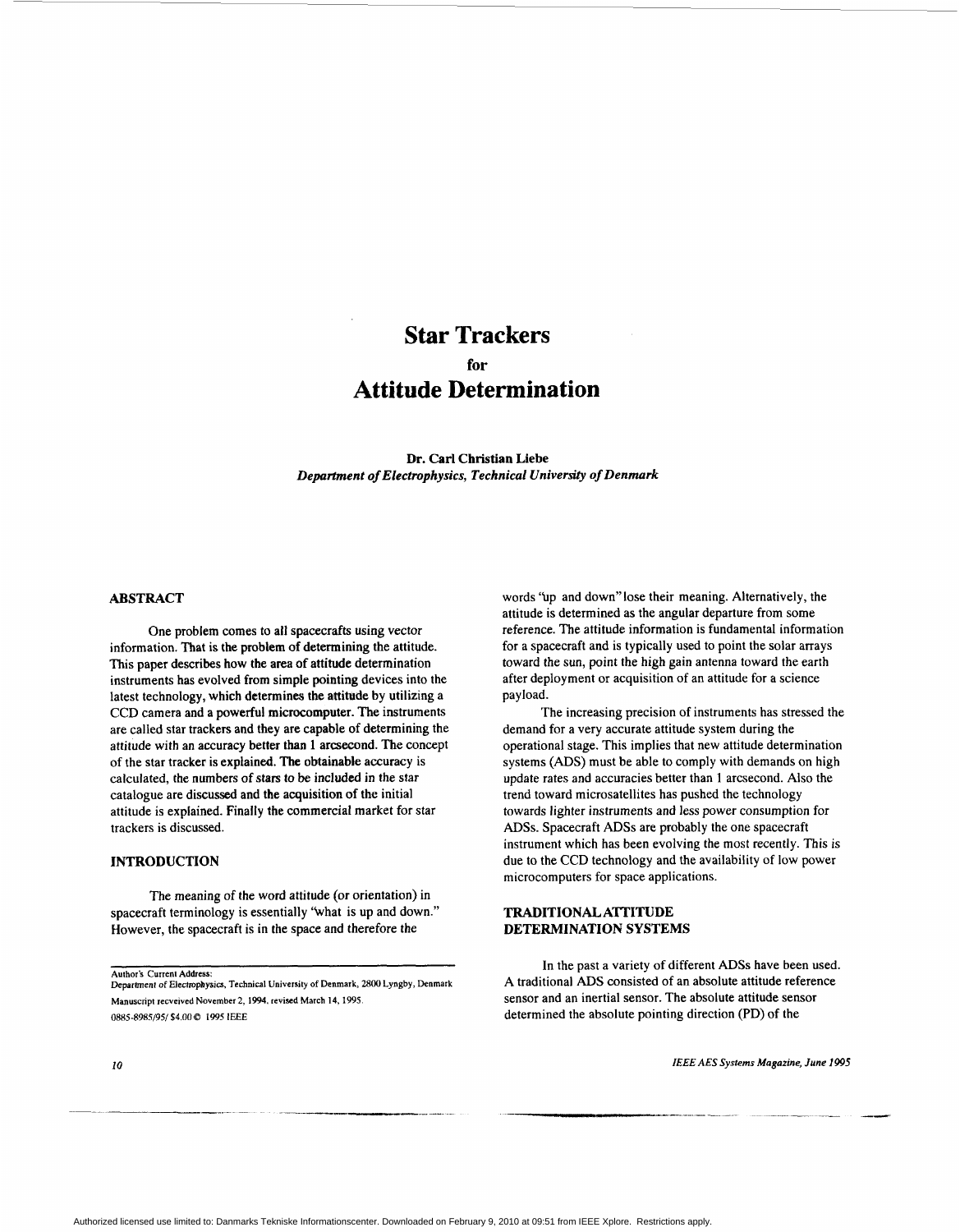spacecraft at regular intervals. This measurement was used to calibrate the inertial sensor, which measured the changes in the attitude between the absolute calibrations.

absolute attitude sensors: inertial sensors:

- **Magnetometers** measure the size and orientation of a magnetic field. This strategy requires detailed knowledge of the magnetic field. Accuracies of **1** arcminute are obtainable. The precision depends on the geomagnetic model.
- **Radio frequency beacons** can be used as a reference of pointing. However if high accuracies are desired, a directional antenna is required. Accuracies of **<sup>1</sup>** arcminute are obtainable. Hecause only one reference is utilized the method is only able to determine a Pointing Direction **(PD).**
- **Horizon sensors** detect the limp of the earth, typically detecting infrared radiation. Accuracies of approximately *5* arcminutes are obtainable depending on the orbit.
- **Sun sensors** can be constructed in numerous ways. They all utilize that the sun is the brightest object on the firmament. Constructions vary from detecting whether absolute attitude sensors:

obtainable. If more than one star is tracked all three angles in the attitude is determined.

The following technologies have been utilized for The following technologies have been utilized as

- **Gyroscopes** are spinning flywheels. If the orientation of the gyroscope is changed, the flywheel will apply a torque on the axis, which is proportional to the angular velocity of the gyroscope. High precision gyroscopes are very expensive. They also suffer from wear out and high drift rates.
- **Optical gyroscopes** have the advantage of no moving parts. They consist of a coil of double optical fibres. The difference in light propagation in each direction of the optical fiber **IS** proportional to the angular velocity of the optical gyroscope.
- **Orbit models** are mathematical models of the spacecraft motion. It simulates the motion of the spacecraft. which allows to extrapolate the attitude to a given time.

High quality inertial sensors have a drift rate lower than  $0.01$   $\degree$ /H. Below is a table comparing the different

| Type                      | Initial attitude<br>acquisition | Degrees of freedom<br>in attitude | Accuracy     |
|---------------------------|---------------------------------|-----------------------------------|--------------|
| Magnetometer              | <b>Yes</b>                      | 3                                 | 1 arcminute  |
| Radio frequency<br>beacon | Yes                             | 2                                 | arcminute    |
| Horizon sensor            | Yes                             | 2                                 | 5 arcminutes |
| Sun sensor                | Yes                             | າ                                 | arcminute    |
| Solar panel               | <b>Yes</b>                      | 2                                 | 10           |
| Star tracker              | No                              |                                   | arcsecond    |

the sun is present in a cone to high precision instruments that determine the orientation better than **1** arcminute. Because only one reference object is utilized the sun sensor only determines the PD toward the sun.

- **Solar panels** can also be used as sun sensors. The currents from the different solar panels are monitored. Accuracies of **<sup>1</sup>***O* are obtainable. As the sun is the only reference used, only the PD toward the sun can be determined.
- **Star trackers** are beyond dispute the most accurate reference for pointing, because they utilize the fixed stars. The disadvantage of traditional star trackers was that they had to be externally 'locked" onto a known star(s). Accuracies better than 1 arcsecond are

#### *IEEE AES Systems Magazine, June 199s I1*

#### **STAR TRACKERS**

The rest of this paper will deal with star trackers exclusively. The star trackers described above are first generation star trackers. The present second generation star trackers, also called star imagers, have the advantage compared to first generation star trackers that there is no need for an additional attitude instrument to initially 'lock" the star tracker onto a known star(s). The star tracker performs this task **by** a pattern recognition of the star constellations in the field of view **(FOV)** and by means of a star catalogue covering the entire firmament. Also no inertial attitude instrument is required as the instrument is equipped with a powerful microcomputer that includes a mathematical model of the spacecraft motion, accurate enough to extrapolate the attitude.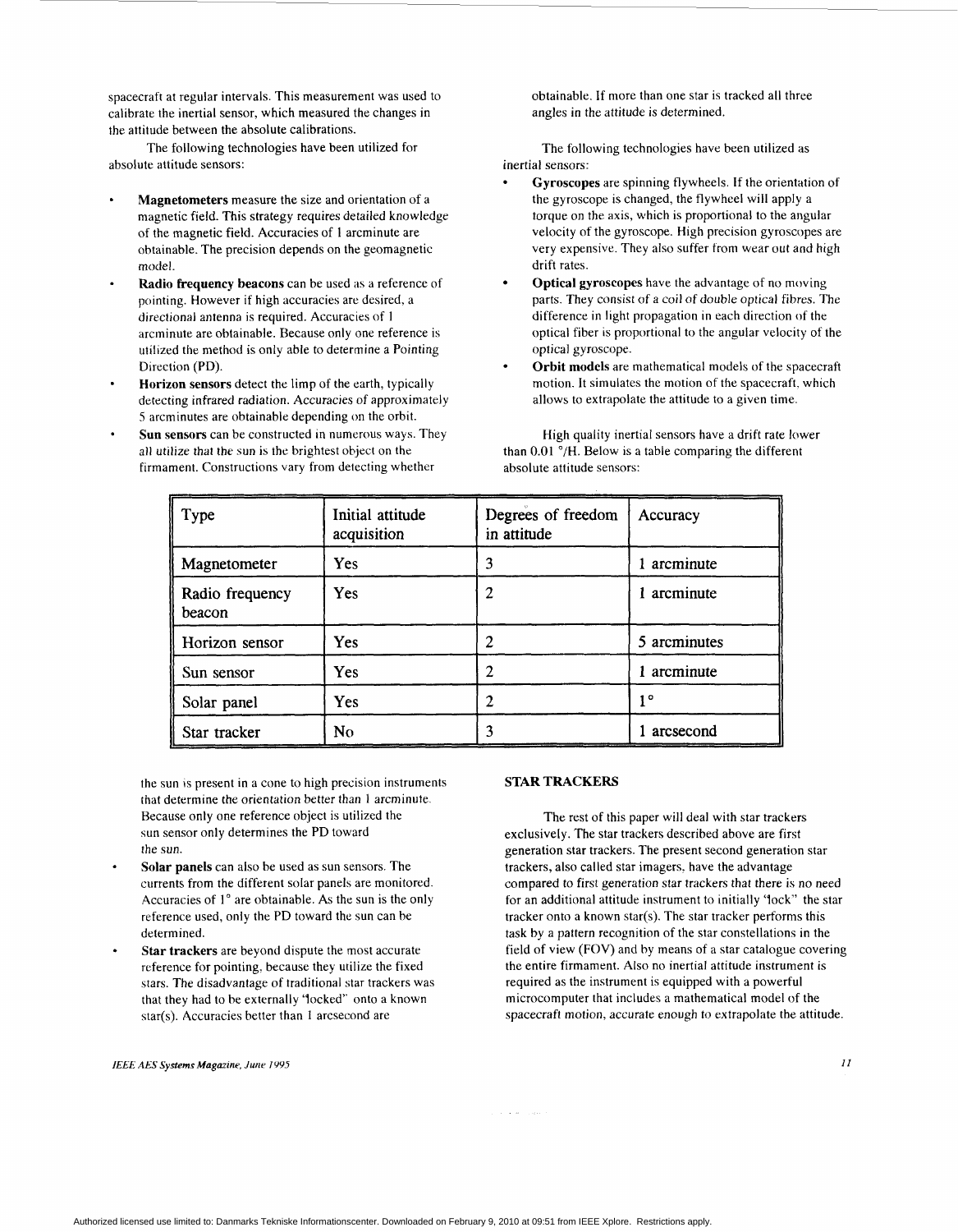Figure **1** shows a star tracker in principle:



**Fig. 1. Principle Diagram of a Second Generation Star Tracker. The Analog CCD Signal is Converted to a Digital**  Image in the Framegrabber. The Digital Image is Trans**formed into the Attitude Information by the Computer.** 

and the rotation around it. The center of the image is the same as the PD of the camera. With the PD and with the knowledge of how the camera is mounted on the spacecraft body, it is possible to calculate the attitude of the spacecraft.

determinator is the high accuracy. Therefore, the obtainable accuracies of the star tracker are discussed. The angular resolution (in one direction) of one pixel,  $\xi$ , on the CCD chip is:<br>  $\zeta = \frac{2\theta}{N_{CCD}}$ <br>
where  $\theta$  is the half opening angle of the lens and N<sub>CCD</sub> is the **A** main incentive to choose the **star** tracker as attitude

$$
\zeta = \frac{2\theta}{N_{CCD}}
$$

where  $\theta$  is the half opening angle of the lens and N<sub>CCD</sub> is the number of pixels across the **CCD** chip. **A CCD** chip typically consists of 300-1,000 pixels in each direction, and **8** is typically 1"-20". It is evident that the desired accuracy cannot be obtained directly. Luckily there are three ways to increase the accuracy of the *ADS:* 

- **1)** Subpixel precision, i.e. to determine the position of a star more accurate than one pixel.
- 2) The star image includes many stars as seen in Fig. 2. **All** the



**Fig. 3. The Hyperacuity Technique** 



Fig. 2. A Typical Image from a Star Tracker

Figure **2** pictures a typical image acquired from a CCD star tracker. The star tracker performs a pattern recognition of the star constellations in the image. In this case the star tracker will identify the stars as a part of the Big Dipper. Based on the celestial coordinates of the identified stars, it is possible to calculate the celestial coordinates of the center of the image

 $12$ 

stars in the image can be used to calculate the attitude. The increase in the accuracy is obtained by statistical means.

3) The attitude calculation can be based on more than one star image. Statistical properties will again increase the accuracy of the attitude.

#### **HYPERACUITY**

hyperacuity technique  $($  = subpixel precision). In a focused image a star appears as a point source, so all the luminous power from a star will end up in one pixel. However, if the image is defocused slightly a star will occupy several pixels. This facilitates to model the center of the stars mathematically. **This** is depicted in Fig. **3.**  One way to increase the accuracy is to utilize the

theorem to increase the accuracy beyond one pixel, but it is the a priori knowledge of the pointspread function that is utilized in combination with the actual measure. The performance of the hyperacuity technique is determined by the algorithm that is used to determine the center of the star. Some It may seem intuitively inconsistent with the sampling

*lEEE AES Sys!ems Magazine, June 1995*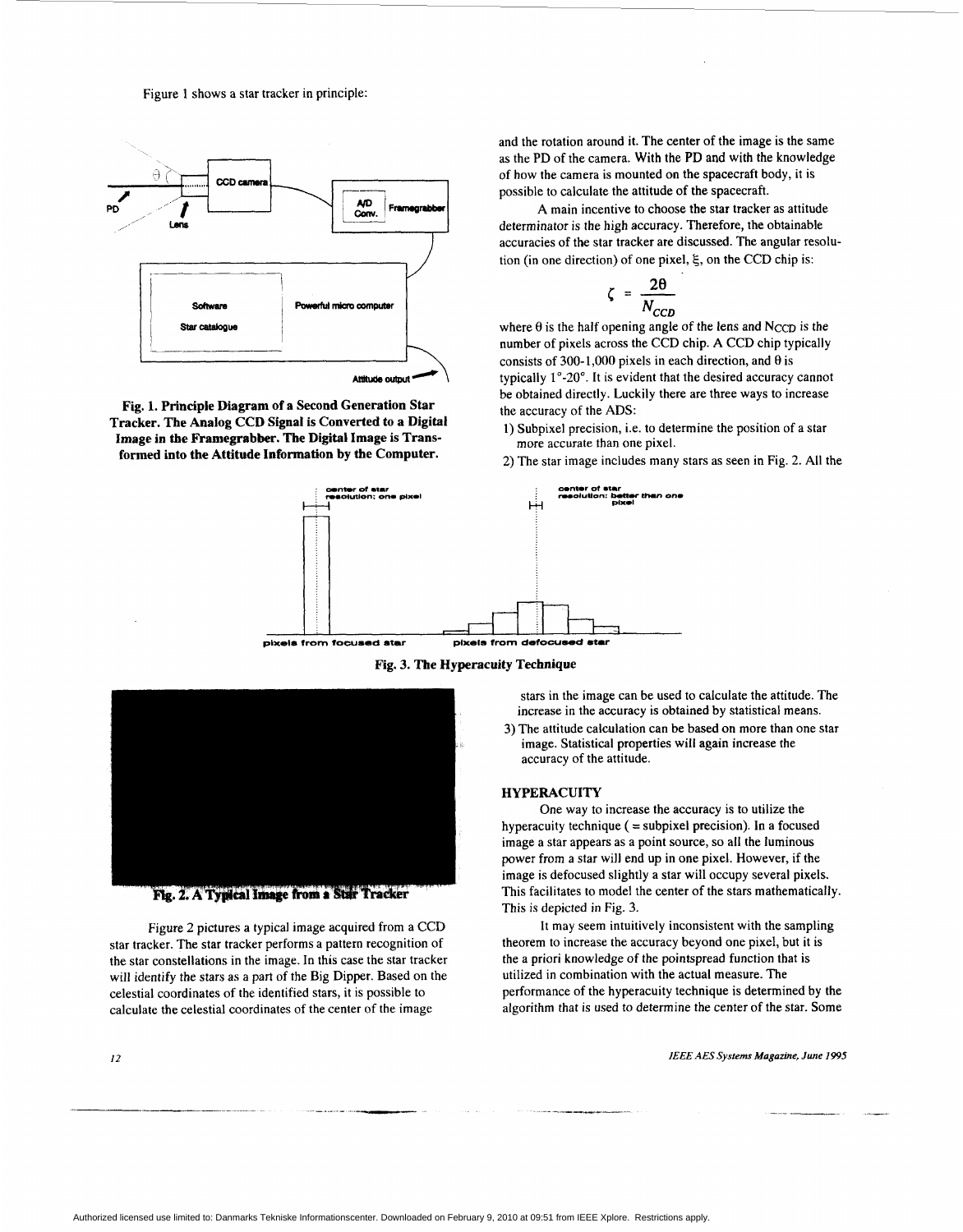authors claim to achieve subpixel precision better than 1/100 pixel, others in the order of 1/10 pixel, all dependent on the **S/N** ratio.

As opposed to fancy mathematical models, the algorithm normally utilizes empirical calibrations. Experiments have shown that calibrations are very consistent, even after many years of storage.

### **Utilizing Multiple Stars In The Image**

An image acquired with a star tracker includes many stars (see Fig. *2).* The attitude should be determined on basis of all the stars in the image. If the hyperacuity technique can determine a star position with an accuracy of  $\epsilon_{\text{Star}}$ , the accuracy of the PD  $(e_{pd})$  is:

$$
e_{pd} = \frac{e_{star}}{\sqrt{\frac{N_{FOV}}{N_{FOV}}}}
$$

where N<sub>FOV</sub> is the number of stars in the field of view.

The same phenomenon can be utilized **to** increase accuracy of the rotation around the PD. This is more complicated, because the accuracy of the rotation is a function of the distance of the individual stars to the optical center. However numerical simulations show that the rotation around the PD is typically determined **4-20** times poorer than the accuracy of the PD itself.

determined with a 2nd generation star tracker. Across the CCD chip is 650 pixels. The FOV is circular and *22"* . The star catalogue includes 2,200 stars and a hyperacuity algorithm performing to  $1/10$  pixel (1 $\sigma$ ). The average number of stars in the image is: **An** example: The attitude of a microsatellite is Example the set of the set of the set of the set of the stars catalogue includes 2,200 stars and a hyperacuity<br>Igorithm performing to 1/10 pixel (1 $\sigma$ ). The average number<br>f stars in the image is:<br> $\overline{N_{FOV}} = \frac{2200 \text{ stars}$ 

$$
\overline{N_{FOV}} = \frac{2200 \text{ stars} - 2200 \text{ stars} \cos 11^{\circ}}{2} = 20.2 \text{ stars}
$$

The PD-error $(1\sigma)$  is then:

$$
PDerror_{(1\sigma)} = \frac{2 \cdot 11^{\circ} \cdot \frac{1}{10} \text{ pixel}_{(1\sigma)}}{650 \text{ pixels} \cdot \sqrt{20.2 \text{ stars}}} = 2.7 \text{ arcseconds}
$$

#### **DESIGNING STAR TRACKERS**

In the previous section the accuracy of a star tracker was discussed. The accuracy can be expressed as:

# *accuracy* = *F* ( *FOV* , *Star catalogue size* , *CCD chip* , *Hyperacuity routine* )

The engineer is faced with the problem of optimizing these parameters toward a star tracker configuration.

*IEEE AES Systems Magazine, June 1995 I3* 

Unfortunately the parameters are not independent but rather a trade off between these parameters.

#### **FOV**

The most important parameter is probably the FOV. **A**  little FOV implies an easy design of the camera lens and high accuracy. However, the disadvantage is a very difficult initial acquisition of the attitude (see next paragraph), and the size of the star catalogue is growing to prohibitive sizes, as the FOV decreases.

It is realized that it is difficult to make an optimal choice. The FOV is often determined by external factors. For instance if the CCD camera is shared with a scientific mission, this may constrain the choice of the FOV. Also constraints on the computer memory size may limit how narrow the FOV can be.

#### **Number Of Stars In The Star Catalogue**

it increases the accuracy of the star tracker and because it simplifies the pattern recognition of the star constellations. The stars emit a limited amount of light, and the CCD chip has a limited quantum efficiency. Therefore there are only two parameters left to determine the sensitivity of the system, i.e., the design of the camera lens and the exposure time. It is desirable to have many stars in the image, because

by the aperture of the front lens. In order to have many stars in the FOV the aperture must be big. The sensitivity is proportional to the area of the front lens. However, as the front lens increases in size, the weight of the lens increases, and the distortion in the lens gets more dominant. This implies that the hyperacuity algorithm performs more poorly, and no accuracy enhancement is achieved. The sensitivity of the camera is primarily determined

Increasing the exposure time of the CCD chip is another way to increase the sensitivity of the system. However, thc strategy has disadvantages as the update rate decreases and the images will include motion smear. Motion smear tends to decrease the performance of the hyperacuity technique. Therefore the exposure time has to be chosen very carefully as a trade off between many stars and an accurate hyperacuity algorithm. An important aspect in determining the exposure time is whether the spacecraft is *2.* or 3 axis stabilised. Also the S/N ratio will decrease with increasing exposure time.

#### **The Hyperacuity 'Technique**

The hyperacuity technique has already been described. However there is an enormous dynamic range of illumination from the brightest to the dimmest stars. **In** the digitalization of the CCD signal there is a limited resolution (typically 7-15 bits). This implies that the brightest stars will overflow and the dimmest stars will be difficult to detect due to noise. The different situations are shown in [Fig.](#page-5-0) **4** (next page).

It is impossible to give an analytic solution to the optimal choice of systems gain/detection level for the stars. It depends on the hyperacuity algorithm and the hardware.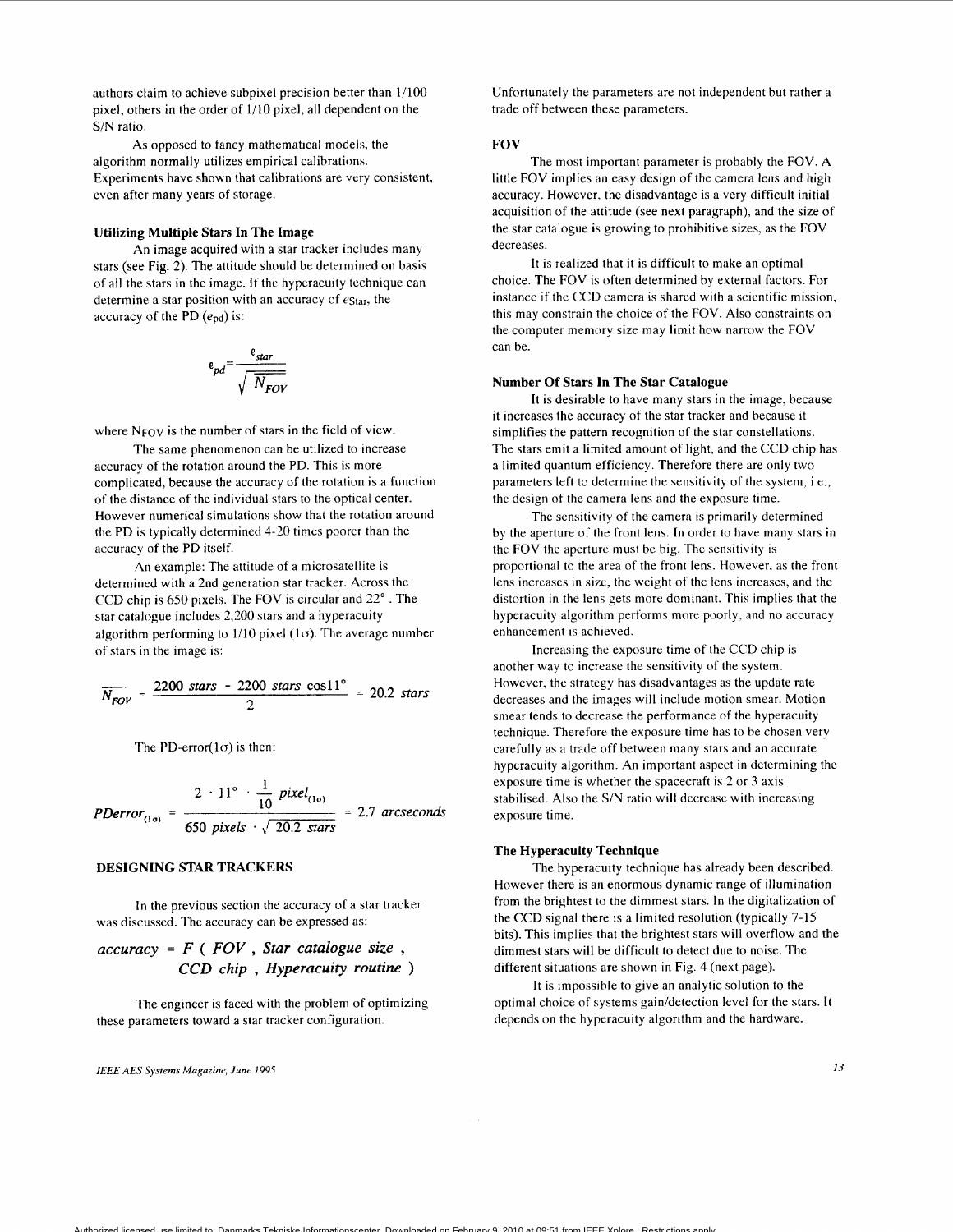<span id="page-5-0"></span>

#### **INITIAL ACQUISITION OF THE ATfITUDE**

*A* major advantage of the second generation star trackers is that no initial attitude from another source is required. The 1st generation of star trackers had to be 'locked" on a known star(s) near the center of the image and the star tracker *was* then able **to** track this star(s). The advantage of the 2nd generation star trackers is: They are autonomously able to recognize the stars in the image based on the pattern they form. There has been published a variety of algorithms for pattern recognition of star constellations. It is insignificant which algorithm that is actually implemented in the star tracker, as long as the algorithm is robust to missing stars and extra stars. In this paper an algorithm designed by the author is described and tested. Many other algorithms would have performed similarly.



#### **Fig. 5. The Parameters Used to Characterize a Star**



#### **Fig, 6. The Different Constellations Included in the Database Due to the Uncertainty of the Magnitude**

#### **Pattern Recognition Of Star Constellations**

stars in the **FOV** on average. For all stars in the sky the angular distance to the first and the second neighbour star is registered. See Fig. 5. A star is then registered by: 1) the angular distance to the first neighbour star; 2) the angular distance to the second neighbour star; and 3) the spherical angle between the two neighbour stars. **A** star catalogue is constructed so that there are 20

Due to the uncertainty on the magnitude some stars near the detection limit are only detected with a certain possibility. Therefore, all possible star constellations are included for all stars, see Fig. 6. Given a star image, the stars are identified in the database. This typically results in a few candidate positions for each star. However, the correct candidates are easily found comparing the angular distances in the star catalogue and the real image.

Several tests of the algorithms have been performed. In all tests the gain control was adjusted to an average of 20 stars in the FOV. The required database size was calculated as a



IEEE AES Systems Magazine, June 1995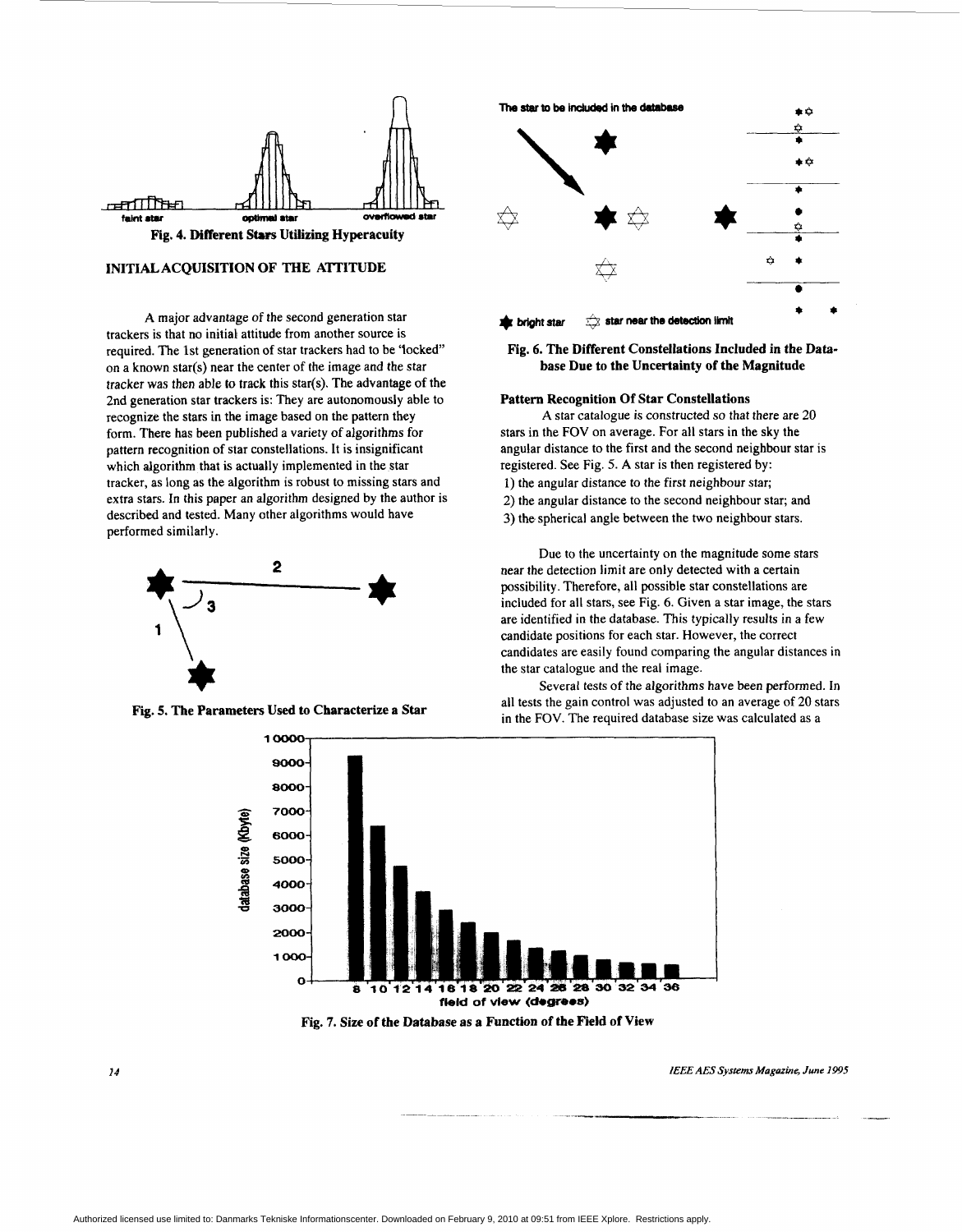

**Fig. 8. The Probability of Correct Attitude Estimate as a Function of the FOV. In Two Cases 1) All Stars are Correct; and 2) Two Extra Stars are Added as Noise** 

| Type                         | High Precision,<br>Astronomical | Low cost, all purpose            |
|------------------------------|---------------------------------|----------------------------------|
| Field of view                | Narrow (a couple of<br>degrees) | Wide $(15^{\circ} - 40^{\circ})$ |
| Initial attitude acquisition | No                              | Yes                              |
| Power consumption            | High $(> 20$ Watts)             | Low $(< 5$ Watts)                |
| Weight                       | High $(> 20$ Kg)                | Low $(< 4$ Kg)                   |
| Accuracy                     | arcsecond                       | 20 arcseconds                    |

function of the FOV in [Fig.](#page-5-0) **7.** Also the probability of a correct initial attitude estimate is shown in Fig. 8 as a function of the FOV in two cases 1) all stars are correct; and 2) two non-existing stars are added as a source of noise.

to perform a pattern recognition of the star constellations. If the FOV is below 10" the database size however becomes prohibitively large for most space applications. The conclusion of this investigation is that it is possible

The only way to get around this problem is to omit to compile the database and only include the raw star positions. Then all constellations (as shown in Fig. *5)* have to be calculated on the spot. The advantage is that no database is required, but the algorithms will execute the order of 1-30 minutes.

#### **TRENDS ON THE COMMERCIAL MARKET**

There are multiple vendors of star trackers on the commercial market. It appeats that the market is segmented into two different concepts:

*IEEE AES Systems Magazrne, June* **IYOS** *I5* 

- 1) Low cost, all purpose star trackers that can be used as a part of the attitude control system in a micro satellite. Typically precision on **20** arcseconds.
- 2) High precision star trackers capable of determining the attitude better than 1 arcsecond. These are typically used for astronomical missions and are very heavy due to mechanical rigid constructions.

The table above outlines the two types. Especially the low cost, all purpose star trackers are evolving extremely fast. The systems are just beginning to appear, and they are getting lighter and cheaper. No doubt this is an instrument that will appear as standard in all spacecraft in a couple of years.

#### **ACKNOWLEDGMENTS**

The author would like to thank Professor John L. Joergensen for valuable discussions and inspiration throughout this work. The author is also grateful to employees at the Jet Propulsion Laboratory, Guidance and Control Section, for valuable discussions. Part of this work has been sponsored by the Radio Parts Foundation and the Danish Research Academv.